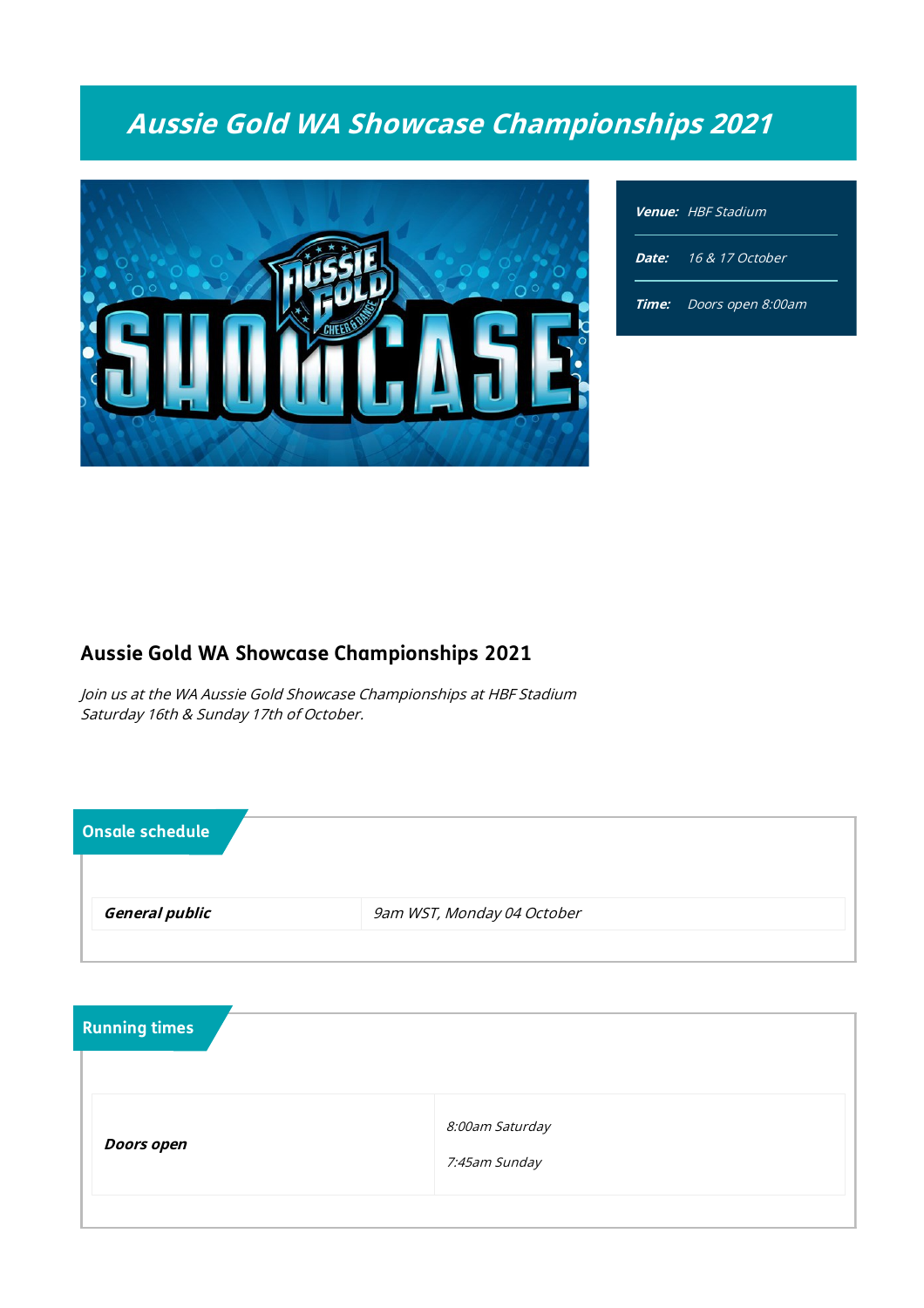#### Ticket prices

| <b>Description</b>                              |         | One day ticket price Two day ticket price |
|-------------------------------------------------|---------|-------------------------------------------|
| Adult 18yrs+                                    | \$25.74 | \$35.94                                   |
| <b>Concession (must show ID)</b>                | \$18.54 | \$25.74                                   |
| Junior 6-17yrs                                  | \$13.45 | \$18.54                                   |
| <b>Family Ticket - 2 Adults &amp; 2 Juniors</b> | \$61.68 | \$87.20                                   |

\* Please note when purchasing <sup>a</sup> 2 Day ticket, only 1 ticket will be issued per person. Please bring this same ticket to the event on both days to gain entry.

To avoid disappointment we recommend you purchase only from the authorised ticket agency Ticketmaster.

Please note <sup>a</sup> credit card surcharge applies per ticket along with <sup>a</sup> transaction fee per booking for all tickets purchased on the internet & over the phone

## Event Map

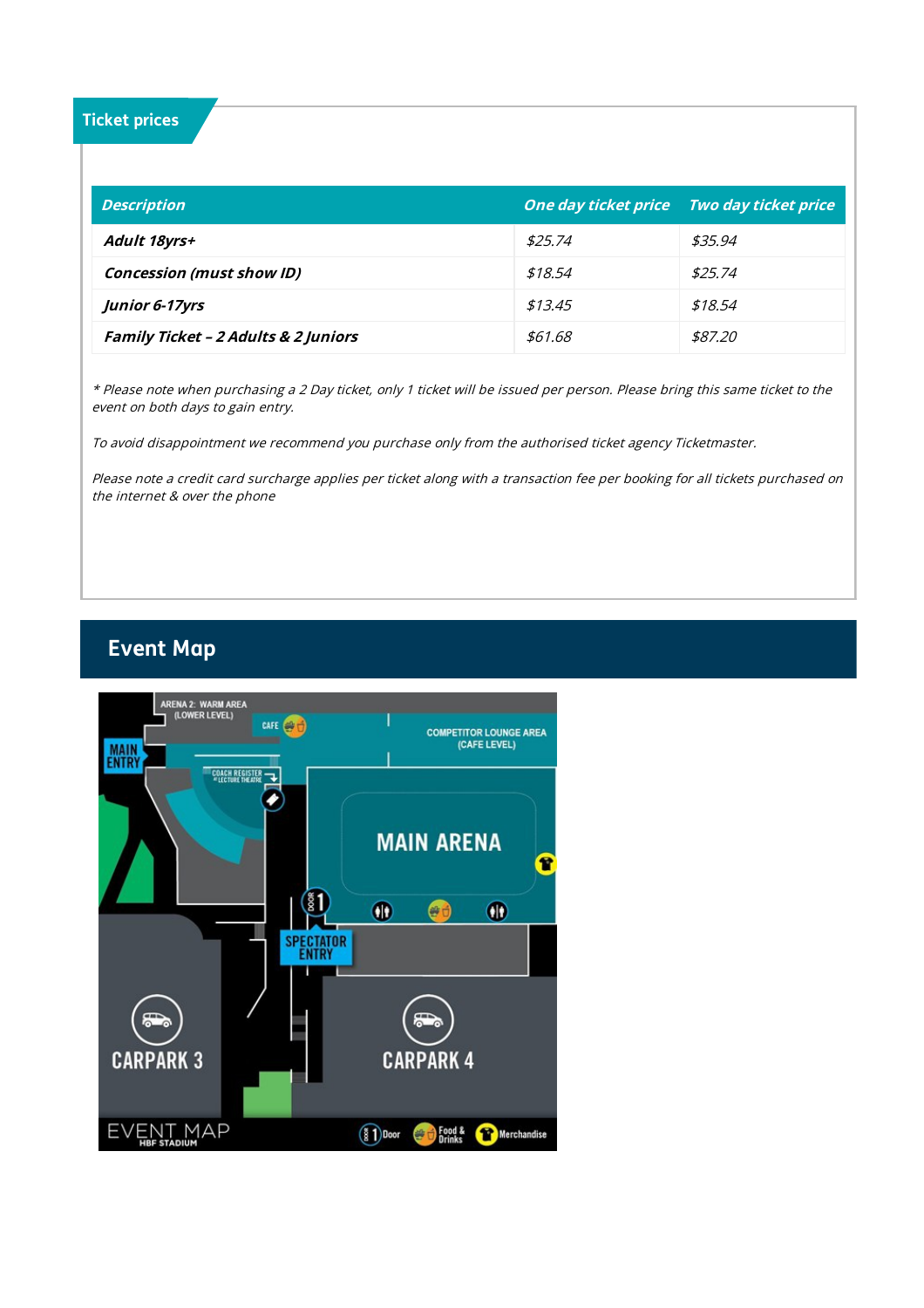## Getting here

#### Parking:

A parking fee of \$10 applies. Please allow plenty of time to travel to the venue and to park your car. With many event attendees arriving at the same time delays may occur. Car park staff will be on duty to direct traffic and assist with parking.

#### Shuttle Bus Service:

To be advised - please check the website two weeks prior to the event date.

#### Uber:

HBF Stadium now has <sup>a</sup> dedicated Uber ride-share pickup area to service the venue, providing an easy way to get picked up and dropped off. Simply walk to the pickup and drop-off zone located in front of the venue on the left to wait for your Uber. Click here (https://www.uber.com/en-AU/cities/perth/) for more information on Uber.

#### Public Transport:

HBF Stadium is serviced by Transperth bus 28 from Perth visit Transperth (http://www.transperth.wa.gov.au/) for more info.

## Food and beverage

Food & beverages will be available in the venue. Outside catering is not permitted. NO glass, cans or plastic bottles are allowed in the arena. Cups are provided at each entry door. Please Note: HBF Stadium is a licensed venue. No alcohol is to be brought into the venue.

## **Ticketing**

To avoid disappointment we recommend you purchase only from the authorised ticket